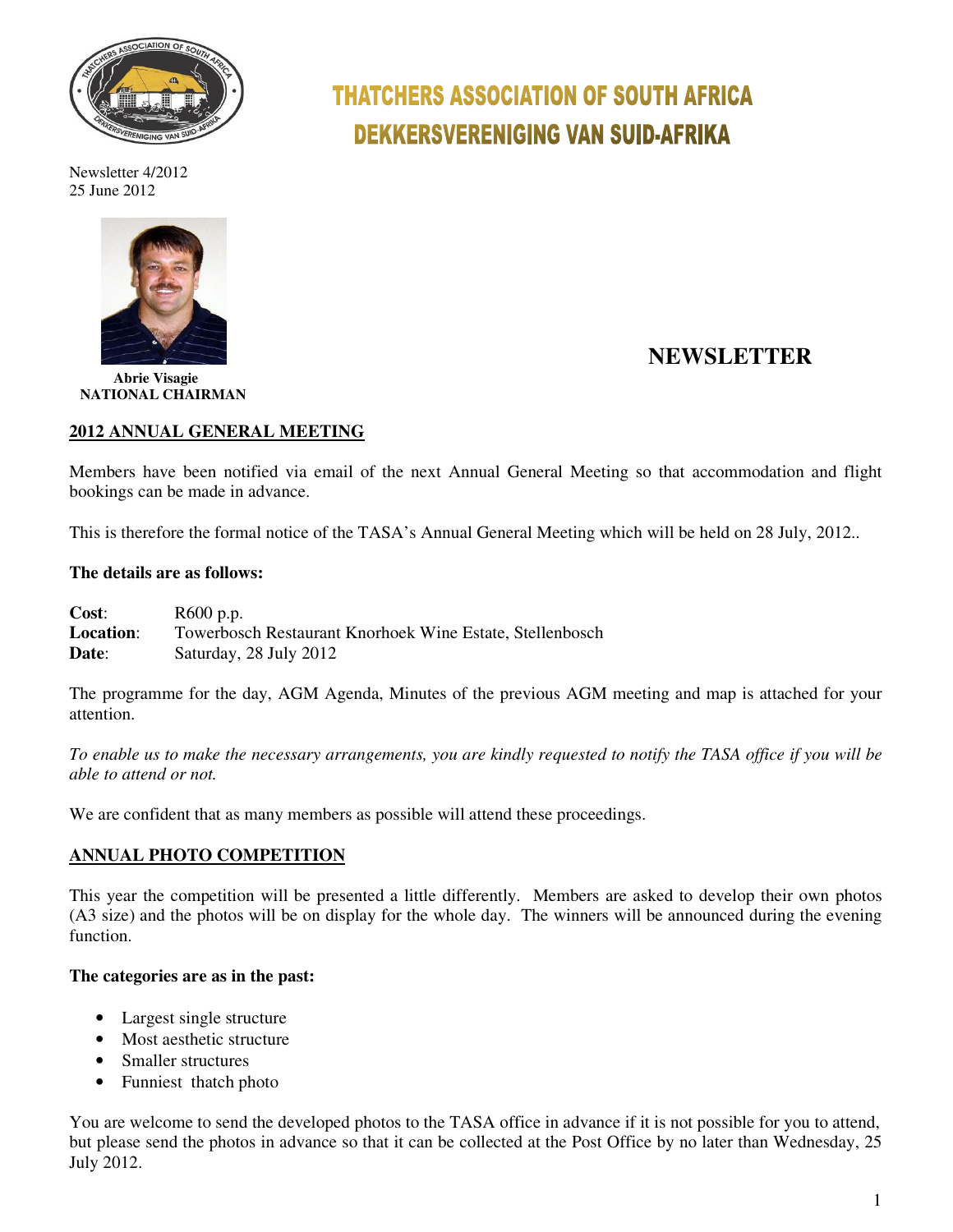The address is as follows:

 Thatchers Association of South Africa P O Box 15936 **LYTTELTON** 0140

### **INTERNATIONAL THATCHING SOCIETY's CONGRESS**

Our members were already invited via email to join a delegation during October 2012, namely the International Thatching Society's congress which will take place in Germany and the Netherlands.

The six members, who indicated that they will attend, represent nearly all regions.

| Abrie Visagie             | <b>Lucas Quality Thatchers</b>      | Western Cape        |
|---------------------------|-------------------------------------|---------------------|
| Christiaan Munnik         | Thatchscapes                        | Western Cape        |
| John Smith                | <b>Biggarsberg Thatchers</b>        | Natal               |
| <b>Bruce Seago</b>        | <b>Valley Thatching Contractors</b> | Natal               |
| <b>Bertus Nieuwenhuis</b> | <b>Recon Thatchers</b>              | OFS & Northern Cape |
| Kobus Maritz              | Waterfront Thatch & Poles           | Limpopo             |

The Chairman of the International Thatching Society, Mr Henk Horlings is our guest speaker at the AGM. As the International Thatching Society's 2013 Congress will be held in Cape Town, this visit offers a golden opportunity to introduce him to the South African facilities.

Mr Horlings was asked to talk about the Thatching Industry in Europe and to lead a discussion on how the TASA can be better organized and the Association can be used as a tool to sway the market in favour of thatch.

This AGM and Conference promises to be an informative and entertaining event with the Boere Sports in the afternoon and the function in the evening where the winners of the photo competition will be announced.

Kind regards

Abrie Visagie **NATIONAL CHAIRMAN**

Thatchers Association of South Africa Fax 686 6409 151 P O Box 15936 Mobile 083 283 8429 LYTTELTON Email address: admin@sa-thatchers.co.za 0140 Website www.sa-thatchers.co.za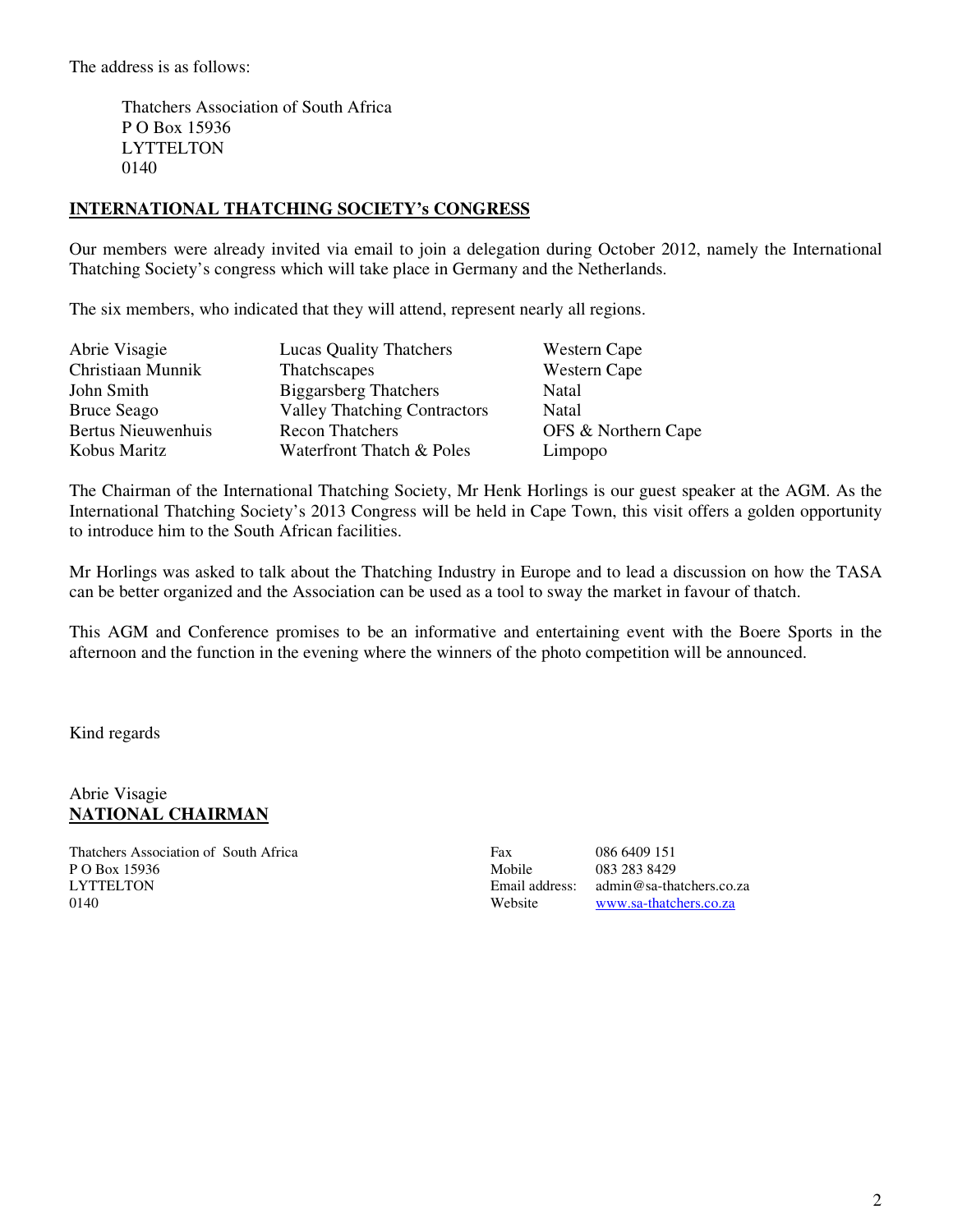

## **THATCHERS ASSOCIATION OF SOUTH AFRICA DEKKERSVERENIGING VAN SUID-AFRIKA**

## **AGENDA FOR THE SIXTH ANNUAL GENERAL MEETING TO BE HELD ON 28 JULY 2012 AT 09:00 AT TOWERBOSCH RESTAURANT, KNORHOEK WINE ESTATE, KLAPMUTS ROAD, KOELENHOF**

**\_\_\_\_\_\_\_\_\_\_\_\_\_\_\_\_\_\_\_\_\_\_\_\_\_\_\_\_\_\_\_\_\_\_\_\_\_\_\_\_\_\_\_\_\_\_\_\_\_\_\_\_\_\_\_\_\_\_\_\_\_\_\_\_\_\_\_\_**

## **A G E N D A**

- **1. PRESENT**
- **2. WELCOME**
- **3. MINUTES OF PREVIOUS MEETING**
- **4. FINANCE** 
	- Financial Statements
	- Budget
- **5. SANS 10400 AND 10407**
- **6. OTHER MATTERS** 
	- 6.1
	- 6.2
	- 6.3
- **7. FUNCTIONING OF THE TASA**
- **8. ELECTION OF EXECUTIVE**
- **9. CONCLUSION**

### **THATCHERS ASSOCIATION OF SOUTH AFRICA**

| P O Box 15936    | Mobile: | 083 283 8429                                    |
|------------------|---------|-------------------------------------------------|
| <b>LYTTELTON</b> | Fax     | 086 6409 151                                    |
| 0140             |         | Email address: $\alpha$ dmin@sa-thatchers.co.za |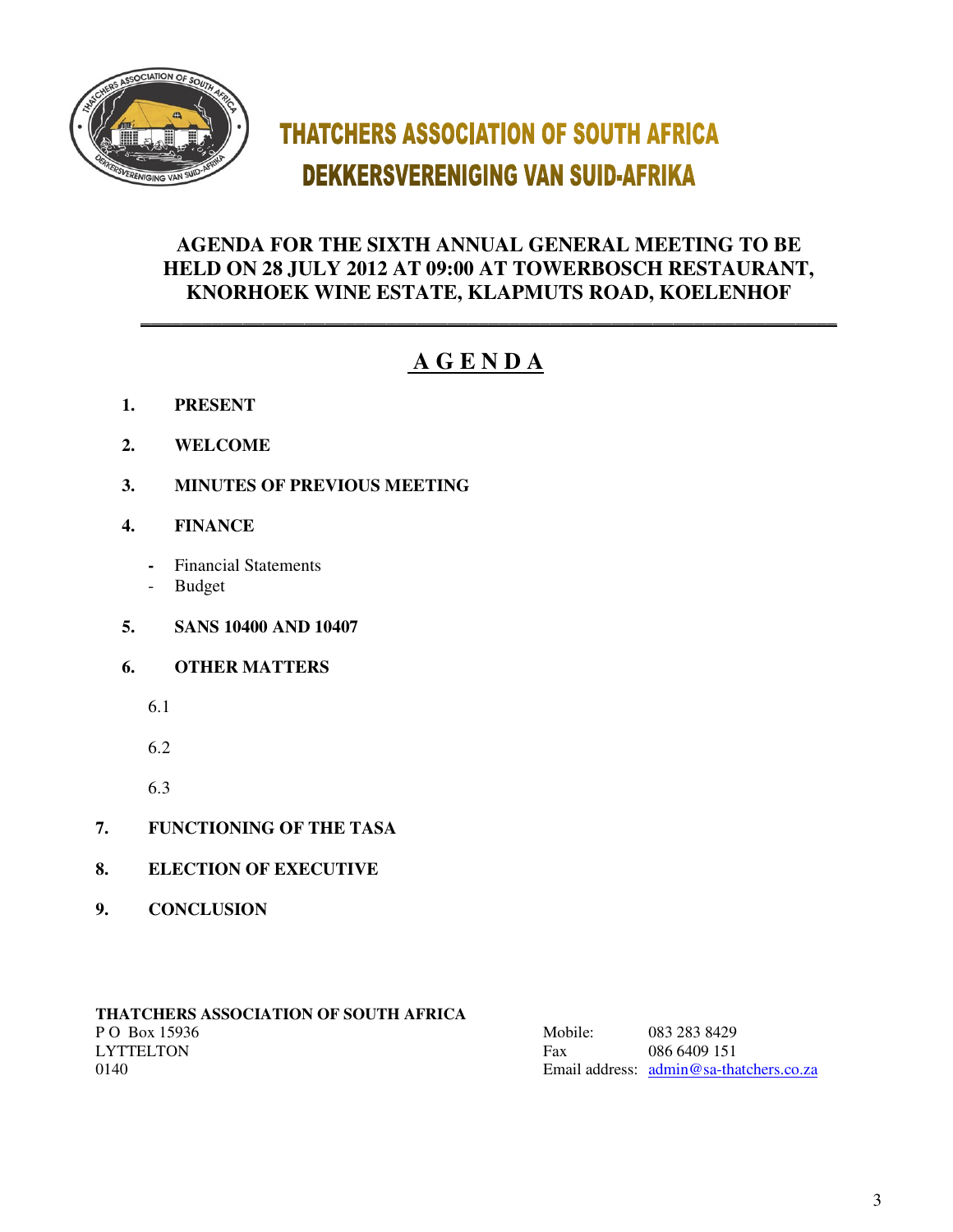

## **THATCHERS ASSOCIATION OF SOUTH AFRICA DEKKERSVERENIGING VAN SUID-AFRIKA**

# **P R O G R A M M E**

- 09:00 09:15 *Tea / Coffee and refreshments at Towerbosch Restaurant*
- 09:15 11:00 **ANNUAL GENERAL MEETING**
- 11:00 11:15 *Tea / Coffee and refreshments*
- 11:15 13:00 **ANNUAL GENERAL MEETING**
- 13:00 14:00 *Lunch*
- 14:00 14:30 **MEETING OF NEW EXECUTIVE**
- 14:30 15:30 **GUEST SPEAKER: Mr Henk Horlings**
- 15:30 17:30 **BOERE SPORTS**

- - - - oooOooo - - - - -

19:00 **DINNER** 

#### *Message of National Chairman*

*Acknowledgements & Conclusion* 

 $--- 0000000---$